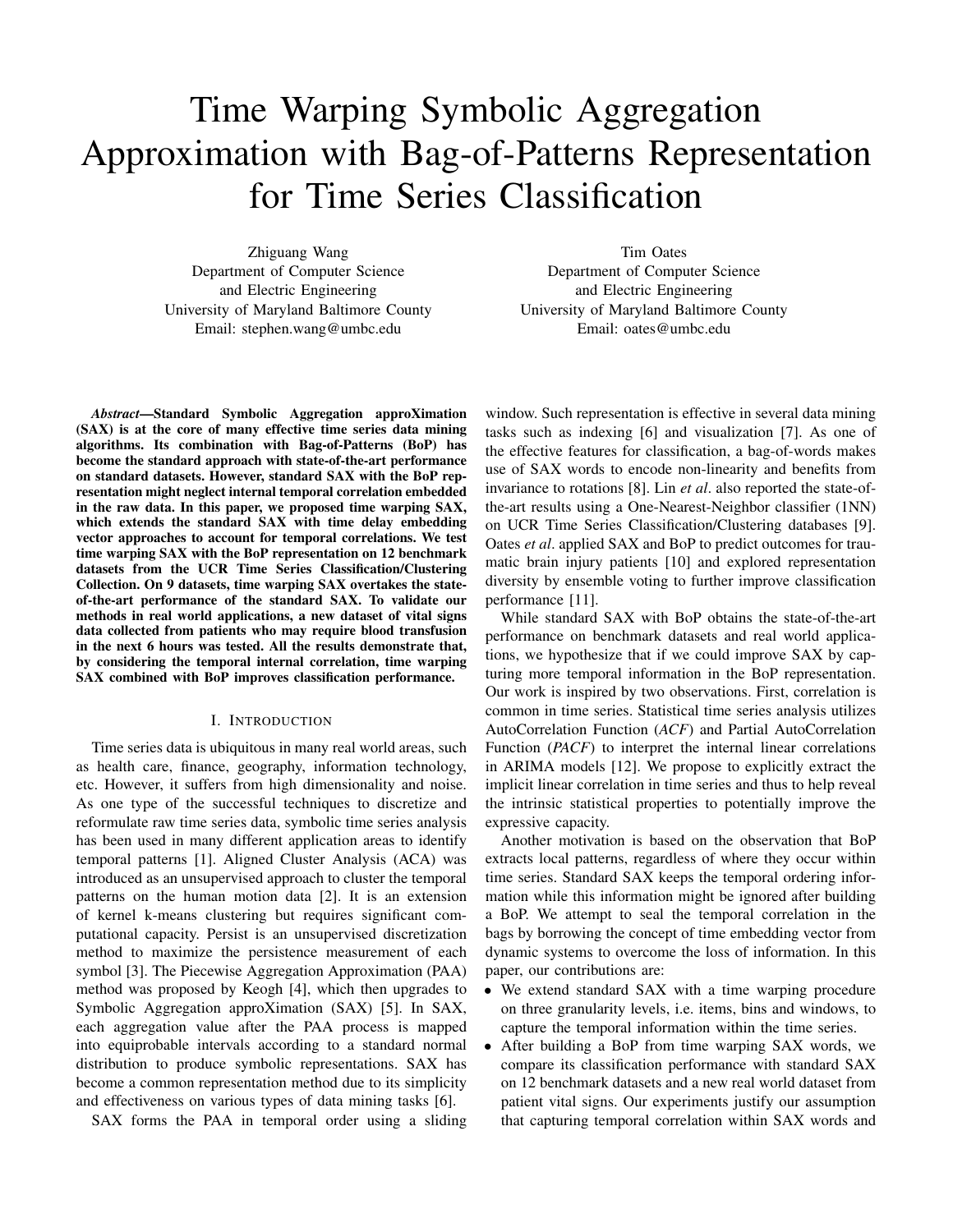BoP helps improve the expressive capacity and improve classification accuracy.

#### II. MOTIVATION

#### *A. Internal Linear Correlations Embedded in Time Series*

For a stationary process  $Z = Z_1, Z_2, ..., Z_t$ , the covariance between  $Z_t$  and  $Z_{t+k}$  is defined as:

$$
\gamma_k = cov(Z_t, Z_{t+k}) = E[(Z_t - \mu)(Z_{t+k} - \mu)] \tag{1}
$$

The correlation between  $Z_t$  and  $Z_{t+k}$  is:

$$
\rho_k = \frac{cov(Z_t, Z_{t+k})}{\sqrt{var(Z_t)}\sqrt{var(Z_{t+k})}}
$$
(2)

As a function of k,  $\rho_k$  is called the AutoCorrelation Function (*ACF*). It represents the correlation between  $Z_t$  and  $Z_{t+k}$ at time lag  $k$ .

If we remove the mutual linear dependency on the intervening variables  $Z_{t+1}, Z_{t+2}, ..., Z_{t+k-1}$ , the conditional correlation is given by:

$$
corr(Z_t, Z_{t+k}|Z_{t+1}, Z_{t+2}, ..., Z_{t+k-1})
$$
\n(3)

The resulting value is called the Partial AutoCorrelation Function (*PACF*) in time series analysis.

*ACF* and *PACF* helps discover the internal correlation and identify the order of ARIMA model in statistical time series analysis [12]. Time series have intrinsic correlations even though sometimes we observe no obvious periodic trends. As shown in Figure 1, although there is no obvious periodic trend in the raw data, the *ACF* and *PACF* values show significant linear dependencies at different time lags. In this example, the raw data needs a first order or even higher order differencing to reveal the essential linear temporal dependency in a stationary time series.



Fig. 1. Plots of (a) raw data (left), (b) *ACF* (middle) and (c) *PACF* (right) on ECG dataset from UCR Time Series Classification/Clustering database.

Correlation revealed by *ACF* and *PACF* are more general than periodicity and is very commonly observed in time series data. A number of *ACF* and *PACF* plots from UCR time series databases with various type of data show similar phenomena as seen in Figure 1.

In Figure 2, standard SAX word shows their intrinsic property of preserving the major internal correlation embedded in raw data. This is because standard SAX builds PAA bins and slides windows sequentially in temporal order.Sequential



Fig. 2. Plots of (a) raw data *ACF* (left up), (b) SAX word *ACF* (right up) and (c) raw data *PACF* (left bottom) and (d) SAX word *PACF* (right bottom)on ECG datasets from UCR Time Series Classification/Clustering database. Standard SAX preserves the temporal correlation, but this advantage might be ignored in BoP representations.

information in temporal order is one of the essential properties of time series, standard SAX works quite well on tasks like similarity evaluation and time series indexing. However, this advantage might be lost in the BoP representation. We discuss this in more detail in the next section.

## *B. Order Invariance in BoP Representation*

A Bag-of-Patterns (BoP) is a histogram-based representation for time series data, similar to the bag-of-words approach that is widely accepted by the natural language processing and information retrieval communities. Given a time series of length L, a BoP representation is constructed by sliding a window of length  $n \leq L$  to map each subsequence of length *n* into a SAX word. Then the  $L - n + 1$  subsequence is represented as a histogram of word counts.



Fig. 3. PAA and SAX procedure for ECG data. (a) Time series are partitioned into two windows and each window has two PAA bins (left). We exchange the order of two windows in (b) (right), but the BoP patterns are same, i.e, *BC*: 1, *DA*: 1

BoP can handle time series with varying length. It is invariant to the shift of pattern locations by extracting local structures regardless of where they occur. Nonetheless, the standard SAX approach preserves the temporal order by sliding windows sequentially. BoP runs the risk of losing this temporal dependency due to its shift invariance. To clearly state the problem, consider the toy example as shown in Figure 3. We partition the time series into two windows with two PAA bins in each half (Figure  $3(a)$ ). Then we exchange the order of the two windows as shown in Figure 3(b). Obviously, these two time series have different temporal information from each other, but they produce the same BoP.

The BoP reveals the higher level structures, its invariance to shifts also allows rotation-invariant matching in shape datasets. In the next section, we introduce time warping SAX approaches. They capture the temporal correlation information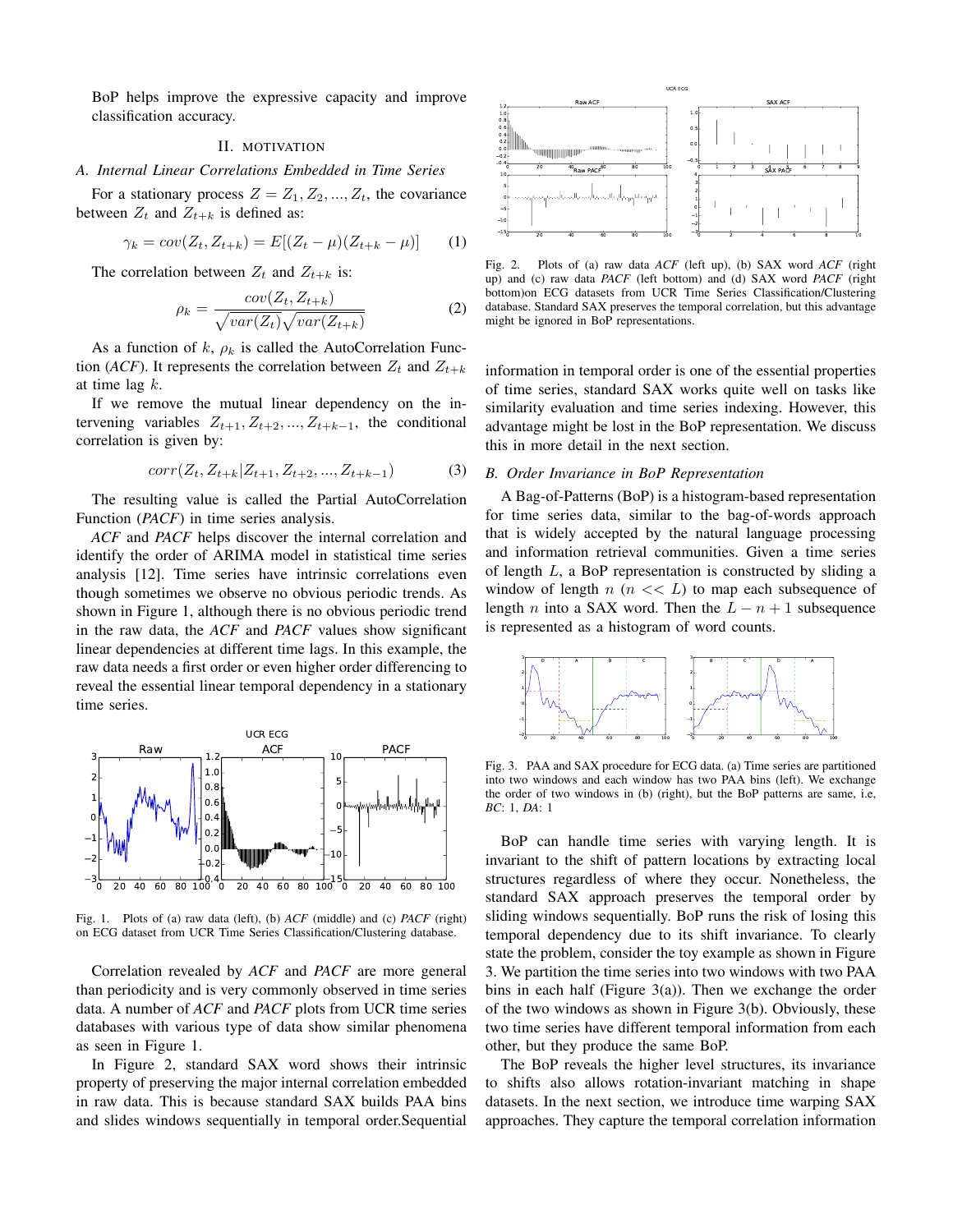embedded in time series by taking advantage of the invariance to shift and temporal order in BoP to generate more informative representations.

# III. TIME WARPING SAX

In this section, we introduce three time warping SAX approaches inspired by the idea of time delay embedding vectors [13], [14]. They take advantage of the order-invariance of BoP to capture temporal correlation information through building words and bags with a time warping procedure.

Given a time series  $T = \{t_1, t_2, ..., t_L\}$  of length L, a sliding window of length  $n$  and a number of PAA  $w$ , the standard SAX method partitions the time series into  $\lceil \frac{L}{n} \rceil - 1$ equal-sized sliding windows  $t_i, t_{i+1}, ..., t_{i+n-1}$ . Each window is then divided into  $w$  PAA bins. In time warping SAX, we change the step size  $i = i + 1$  by  $i = i + \tau$  to build the new time warping sequence  $t_i, t_{i+\tau}, ..., t_{i+\tau(n-1)}$ . The delaytime embedding vector  $t_i, t_{i+\tau}, ..., t_{i+\tau(n-1)}$  is used to embed the time series into a higher dimensional space to reconstruct the original state space vector.  $\tau$  is the delay time and n is the embedding dimension. In the time warping procedure,  $\tau$ has the same mechanism with the time lag k in *ACF* and *PACF*. The embedding dimension  $n$  is equivalent to the sliding window size.

In this section, we will introduce two time warping SAX approaches named *Skipword* and *Skipbin*. They correspond to the different discretization granularity in standard SAX. Moreover, we explore the effect of a skip step on sliding window in standard SAX and call it the *Skipwindow* SAX approach.

## *A. Skipword SAX*

*Skipword* SAX applies the time warping approach to build PAA bins. Because each corresponding SAX word is the mean value of PAA bins, the idea of *Skipword* is to seal the temporal correlations into single SAX word through delaytime embedding vectors.

Consider a simple sequence  $T = \{1, 2, ..., 10\}$  with delay time  $\tau = 2$ , embedding dimension  $n = 6$  and number of bins  $w = 3$ . T is divided into three windows with three PAA bins in each window as {1 3 | 2 4 | 3 5}, {6 8 | 7 9 | 8 10}. After calculating the mean values in the PAA bins, T is discretized as  $\{2, 3, 4\}$ ,  $\{7, 8, 9\}$ . For simplicity, we skip the Gaussian mapping procedure in the following examples to map the rounding of each PAA mean to its corresponding SAX word with the dictionary  $\{1: A, 2: B, ..., 26: Z\}$ . Thus, we get the BoP pattern *BCD*: 1, *GHI*: 1. Then the window slides forward to generate more BoP patterns with the same loop. The oversimplification here is only to facilitate the explanation of our approaches. In our experiments, we process the data with the full pipeline of standard SAX including the Gaussian mapping.

# *B. Skipbin SAX*

*Skipbin* SAX applies time warping approaches to build the sliding window instead of PAA bins. Each window is cut into PAA bins following the standard SAX procedure. By enlarging the granularity of temporal correlations, we expect different embedding information to be sealed in BoP representations.

Consider the same sequence  $T = \{1, 2, ..., 10\}$  with the delay time  $\tau = 2$ , embedding dimension  $n = 5$  and the number of bins  $w = 3$ . We apply time warping on subsequence to build two windows and partition each window into three PAA bins  $\{1\ 3\ 3\ 5\ 7\ 9\},\{2\ 4\ 6\ 8\ 10\}.$  After figuring out the mean values in each PAA bins, T is discretized into  $\{2, 6, 9\}$  and {3 7 10} with the BoP patterns *BFI*: 1, *CGJ*: 1. Then The window slides forward to generate more BoP patterns in the same way.

#### *C. Skipwindow SAX*

*Skipwindow* SAX approach is the same as standard SAX. The only difference is the changing time steps among each sliding windows. For the sequence  $T$  $\{1, 2, 3, 4, 5, 6, 7, 8, 9, 10\}$ , we set time step  $t = 5$ , window length  $n = 5$  and words number  $w = 3$ . The *Skipwindow* SAX discretizes the sequence into  $\{1 \ 2 \ 3 \ 4 \ 5\}$ ,  $\{6 \ 7 \ 8 \}$ 9 | 10}. No overlaps occurs in this example due to the large skip size  $(t = 5)$ . The final BoP patterns are *BDE*: 1, *GIJ*: 1.

#### *D. Summarization and Discussion*

By using time warping procedure based on delay-time embedding vectors, time warping SAX approaches seal the correlation information into different sizes of "bags", i.e., PAA bins and sliding windows. *Skipword* has smaller granularity because each SAX word will contain temporal correlation with different delay embedding vector parameters. Instead of embedding the correlation into each single SAX word, the *Skipbin* approach looks at larger temporal scales to encode the correlation into the windows that contain several PAA bins. *Skipbin* SAX words have longer memory than *Skipword* SAX words because the temporal order is preserved in sliding windows with larger scale than a single PAA bin. *Skipwindow* SAX is a straight-forward extension of the standard SAX approach with a larger parameter space as the time step  $t$  will change instead of fixing it at 1. We assume that *Skipwindow* also captures some temporal dependency when building the BoP representations. However, when the skip size increases, the BoP discards more phases of the original time series and results in more information loss.

Delay-time embedding is a powerful tool. In principle, almost any delay time  $\tau$  and embedding dimension n works when we need to analyze the correlation behavior of a complex dynamical system if we have unlimited precise data. However, choosing the embedding vector  $\tau(n-1)$  is not trivial. We want both  $\tau$  and and  $\tau(n-1)$  to be close to some characteristic decorrelation time. One suggested principle is exactly the *ACF* [15].

Note that if we tune the parameters of the three time warping SAX approaches, the standard SAX has a chance to be replicated. That is, standard SAX is a specific subset of time warping SAX. While we take temporal correlation into consideration, we also add one more dimension, the time delay  $\tau$  in the parameter space. To avoid the "cheat" situation and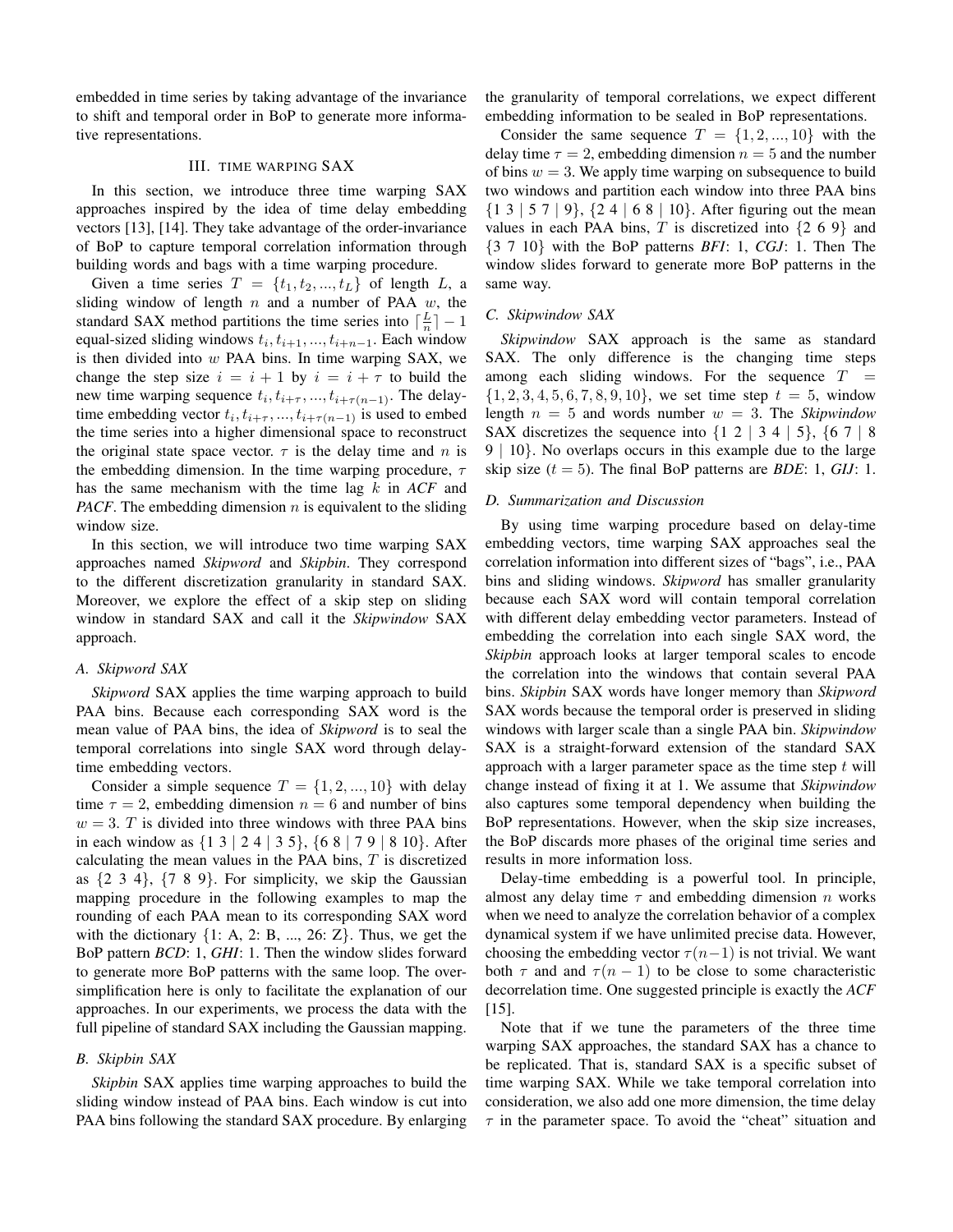reveal the real impact of the internal correlation, we get rid of the parameter intervals that will reduce time warping SAX to the standard SAX.

# IV. EXPERIMENTS AND RESULTS

# *A. Data*

The benchmark datasets are from the UCR Time Series Classification and Clustering home page [9]. We choose the subsets for which the BoP error rate with standard SAX is above 0.1. The error rate is the fraction of incorrectly classified instances. For each dataset, the table below gives its name, the number of classes and the length of the individual time series. The datasets are pre-split into training and testing sets to facilitate experimental comparisons. We also give the number of training and test instances. The test error rate of the standard SAX-BoP approach is directly taken from [11].

TABLE I BENCHMARK TIME SERIES DATASETS AND SUMMARY **STATISTICS** 

|                     | Class          | Train | Test | Length | Error Rate [11] |
|---------------------|----------------|-------|------|--------|-----------------|
| Coffee              | $\overline{c}$ | 28    | 28   | 286    | 0.1071          |
| Oliveoil            | 4              | 30    | 30   | 570    | 0.1667          |
| <b>ECG200</b>       | $\overline{c}$ | 100   | 100  | 96     | 0.22            |
| Lighting2           | 2              | 60    | 61   | 637    | 0.2295          |
| Lighting7           | 7              | 70    | 73   | 319    | 0.3973          |
| <b>Beef</b>         | 5              | 30    | 30   | 470    | 0.4667          |
| Adiac               | 37             | 390   | 391  | 176    | 0.3836          |
| 50 words            | 50             | 450   | 455  | 270    | 0.4396          |
| FaceAll             | 14             | 560   | 1690 | 131    | 0.2497          |
| OSUL <sub>eaf</sub> | 6              | 200   | 242  | 427    | 0.3058          |
| SwedishI eaf        | 15             | 500   | 625  | 128    | 0.2064          |
| yoga                | $\overline{c}$ | 300   | 3000 | 426    | 0.1677          |

The second dataset is the patient vital signs signals (ECG and PPG) collected from University of Maryland School of Medicine. All patient data are anonymous in order to protect patient privacy. 556 patient's ECG and PPG data were collected in 68 to 128 minutes at a 240 Hz sampling rate. Among them, 237 patient's vital signs data are less than 128 minutes long and all the data is quite noisy. The label demonstrates if the patient needed a blood transfusion for Packed Red Blood Cell (pRBC) within 6 hours of admission. The vital signs time series are preprocessed by filtering outliers and integrating the means in each minute to reduce data size. Because the data is highly skewed with only 17 positive instance, we downsampled 17 negative instance to rebuild a balanced dataset.

#### *B. Experiment and Analysis*

We construct BoPs for the datasets in Table I by looping over the hyperparameters on the training set. Given a time series of length m, we set  $n \in \{0.15m, 0.16m, ..., 0.36m\}$  $, w \in \{2, 4, 6, 8\}$  and  $a \in \{3, 4, ..., 10\}$ . Moreover, the delaytime  $\tau$  and skip time t loops in  $\{0.01m, 0.03m, \ldots, 0.15m\}$ . We classify the time series with each BoP on the training set to select the optimal parameters with Leave-One-Out Cross Validation (LOOCV) for the test set. If two or more representations tie, we choose the representation with the

smallest possible vocabulary size  $a^w$  and delay-time  $\tau$ . For vital signs data, we apply LOOCV to evaluate the classification performance on the training set alone.

TABLE II 1NN ERROR RATE OF TIME WARPING SAX AND STANDARD SAX ON TEST DATASETS

| Dataset       | SAX    | Skipword | Skipbin | Skipwindow |
|---------------|--------|----------|---------|------------|
| Coffee        | 0.1071 | 0.0357   | 0.0357  | 0.0357     |
| Oliveoil      | 0.1667 | 0.1      | 0.1     | 0.1        |
| <b>ECG200</b> | 0.22   | 0.12     | 0.12    | 0.12       |
| Lighting2     | 0.2295 | 0.2295   | 0.1475  | 0.1475     |
| Lighting7     | 0.3973 | 0.2603   | 0.2466  | 0.3288     |
| <b>Beef</b>   | 0.4667 | 0.4333   | 0.4     | 0.4667     |
| Adiac         | 0.3836 | 0.5166   | 0.5141  | 0.5166     |
| 50 words      | 0.4396 | 0.3867   | 0.3756  | 0.3978     |
| FaceAll       | 0.2497 | 0.2438   | 0.2438  | 0.2349     |
| OSULeaf       | 0.3058 | 0.3430   | 0.3347  | 0.3554     |
| SwedishLeaf   | 0.2064 | 0.2400   | 0.2336  | 0.2496     |
| yoga          | 0.1677 | 0.1670   | 0.1603  | 0.2017     |

Table II shows the LOOCV error rate on test sets. Except for "Adiac", "OSULeaf" and "SwedishLeaf", *Skipbin* and *Skipword* SAX methods outperform standard SAX. *Skipwindow* SAX also demonstrates specific improvements, although it is always worse than the *Skipbin* and *Skipword* approaches. Because *Skipwindow* is the direct extension of standard SAX with a larger parameter space, the improvement seems "obvious" as it searches four parameters as opposed to three. However, *Skipwindow* will discard more original data when time step grow large (particularly when  $t > w$ ) and leads to significant information loss.

Among these three time warping SAX approaches, *Skipbin* shows better expressive capacity than the other two based on the classification performance. This is most likely because *Skipbin* SAX applies the time warping procedure to build windows that contains several PAA bins. It takes advantage of delay-time embedding vectors in capturing the temporal correlation in the larger window but also preserves sequential order of the subsequence within each PAA bin. With appropriate combinations of hyperparameters, *Skipbin* extracts the temporal dependency as well as the sequential information to learn more powerful BoP representations.



Fig. 4. Illustration of *Skipword* (left) and *Skipbin* (right) SAX. *Skipword* extracts the temporal correlation through using delay-time embedding vector in each single word; *Skipbin* captures the linear correlation in each word and preserves the sequential order in the PAA bins.

It is necessary to explore the representation diversity between time warping SAX and standard SAX approaches. Different datasets will require different parameters to properly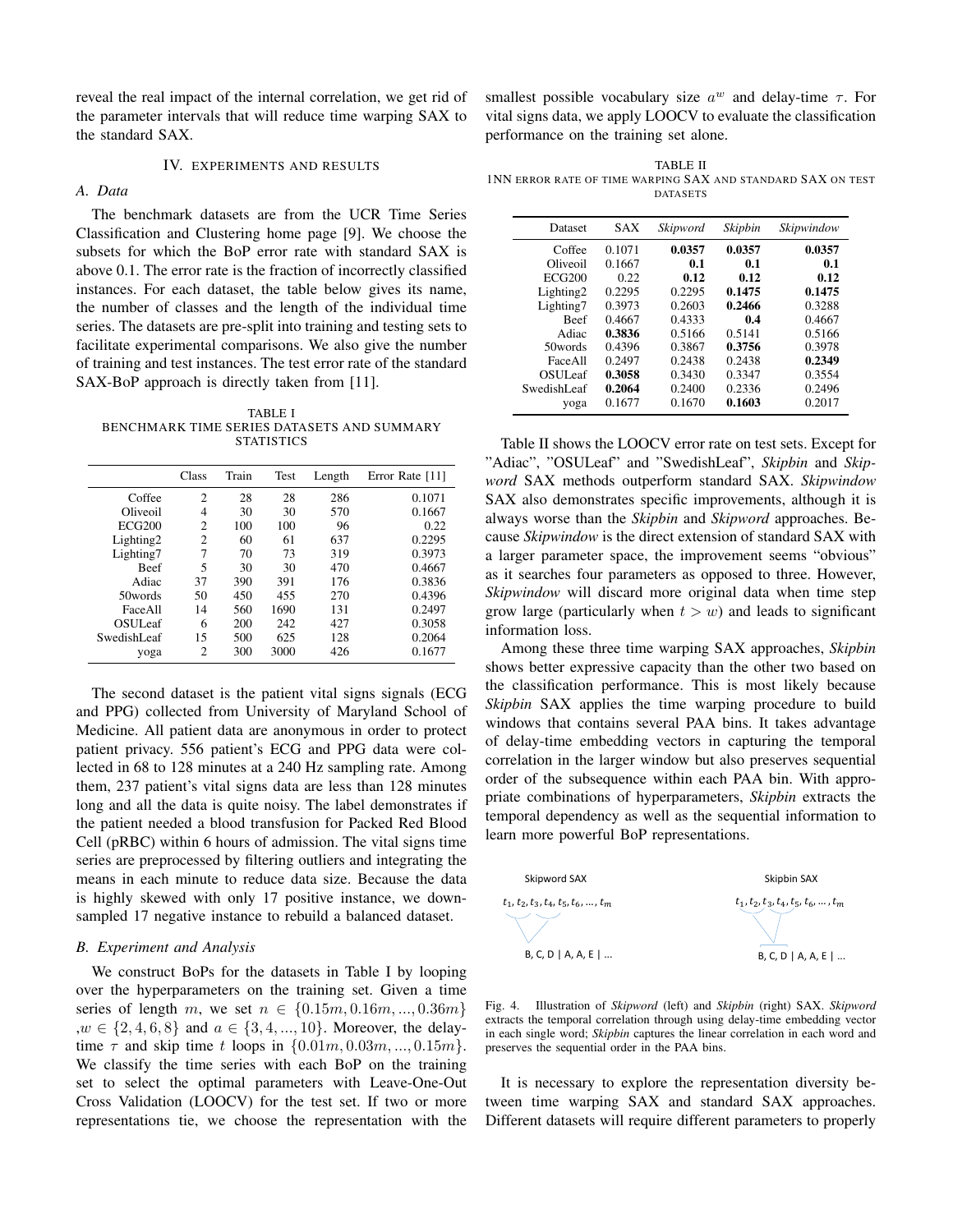TABLE III BEST FOUR REPRESENTATIONS  $(n, w, a, \tau/t)$  BY ERROR RATE FOR TWO DATASETS.

| Dataset   | SAX         | Skipword     | Skipbin       | Skipwindow   |
|-----------|-------------|--------------|---------------|--------------|
| 50 words  | 94, 8, 3, 1 | 65, 4, 3, 27 | 65, 4, 3, 27  | 95, 4, 3, 3  |
|           | 97, 4, 3, 1 | 95, 4, 3, 19 | 68, 4, 3, 27  | 86, 4, 3, 3  |
|           | 94.4.4.1    | 78, 4, 3, 19 | 86, 4, 3, 3   | 90, 4, 3, 3  |
|           | 86, 8, 3, 1 | 89, 4, 3, 19 | 62, 4, 3, 27  | 97, 4, 3, 3  |
| Lighting7 | 70, 8, 4, 1 | 48, 2, 8, 3  | 48, 2, 10, 3  | 48, 2, 10, 3 |
|           | 70, 8, 3, 1 | 51, 4, 5, 3  | 73, 2, 10, 41 | 57, 2, 10, 3 |
|           | 51, 2, 7, 1 | 90, 4, 7, 3  | 57, 2, 10, 22 | 70, 2, 7, 3  |
|           | 51, 2, 9, 1 | 54, 2, 6, 3  | 60, 2, 10, 41 | 96, 2, 5, 3  |

demonstrate the expressive capacity and maximize the classification accuracy [11]. The different time warping procedures in time warping SAX approaches result in the diverse BoP patterns as illustrated in Figure 4.

A time warping SAX representation is determined by the window size *n*, the number of words *w*, the alphabet size *a* and the delay-time/skip step  $\tau/t$ . Because various datasets and different time warping approaches need specific combinations of hyperparameters to learn appropriate BoPs, one would expect to observe significant representation diversity on different SAX approaches and datasets. We also assume that we can find some patterns in the representation diversities. Table III shows four optimal representations with the best training error rate on two datasets. The best representations for the "50Words" have the same word and alphabet sizes  $(4, 3)$  on all time warping SAX approaches. The Window length and delaytime change respectively to learn the BoPs with significant temporal correlations. The "Lighting7" dataset shows more obvious diversity in the best representations, but *Skipbin* SAX approach has the same word and alphabet sizes  $(2, 10)$ , which means it prefers short words and high alphabetical resolution to build the BoP patterns. On these two datasets, the skip step for *Skipwindow* SAX keeps on the lowest value (0.01m), which is in accordance with our analysis that large skip step brings much information loss. Thus *Skipwindow* SAX is trying to avoid such information loss using small sliding steps.

Figure 5 shows the plots of training error rate on the "50word" and "Lighting7" datasets with all representations sorted in a ascending order over three time warping SAX approaches. Although we observe slight difference among the error rates of best representations for three time warping SAX approaches in Table II, the error rate curve over all representations show more details about the difference among time warping approaches. Three time warping SAX have the similar best performance, but the curve of *Skipbin* SAX stabilizes at the lower horizon with more representations than *Skipword* and *Skipwindow*. It implies that *Skipbin* SAX is muck likely to have robust and better classification accuracy. On "Lighting7", *Skipword* SAX stays at the best error rate at the very beginning but follows by a sharp slope where the classification accuracy rapidly decreases. Through this sharp rising on error rate, the curve leaps to the stable state where the representations show significantly worse classification performance. This means



Fig. 5. Curve of test error rate for all representations of time warping SAX by rank (the lowest error is 1) for the "50word" and "Lighting7" datasets.

TABLE IV ERROR RATE PREDICTING PATIENT OUTCOMES USING VITAL SIGNS WITH DIFFERENT SAX APPROACHES

|                                                               | ECG                                  | PPG                                  |
|---------------------------------------------------------------|--------------------------------------|--------------------------------------|
| Standard SAX<br>Skipbin SAX<br>Skipword SAX<br>Skipwindow SAX | 0.2353<br>0.2059<br>0.2353<br>0.1765 | 0.2059<br>0.1765<br>0.1765<br>0.2353 |

that on some dataset, *Skipword* achieves good classification performance but has a large variance and more significant risk of overfitting. *Skipwindow* SAX always achieve medium performance but with good robustness because the sloping region for both datasets are smooth.

The next experiment explores the utility of time warping SAX to predicting if the patient needs blood transfusion based on their vital sign data. We use 1NN classifier and report their best LOOCV error rate in Table IV.

On ECG dataset, *Skipword* is equivalent to standard SAX while *Skipbin* and *Skipwindow* SAX outperforms standard SAX. On PPG data, *Skipwindow* approach is worse than standard SAX, but other two approaches both overtake standard SAX with 82.35% classification accuracy. These results on real world physiological data support our analysis that *Skipbin* and *Skipword* SAX are more likely to have better classification performance than standard SAX as they capture the temporal correlation and take advantage of the shift-invariance of BoP. *Skipwindow* approach is a natural extension based on standard SAX, its performance might "cheatly" outperform its prototype if we can find the optimal parameters. Time warping SAX has one more parameter  $(\tau \text{ or } t)$  which requires more effort to tune the parameters. However, our approaches and results make a strong suggestion to consider the linear or even nonlinear temporal correlations when building SAX words.